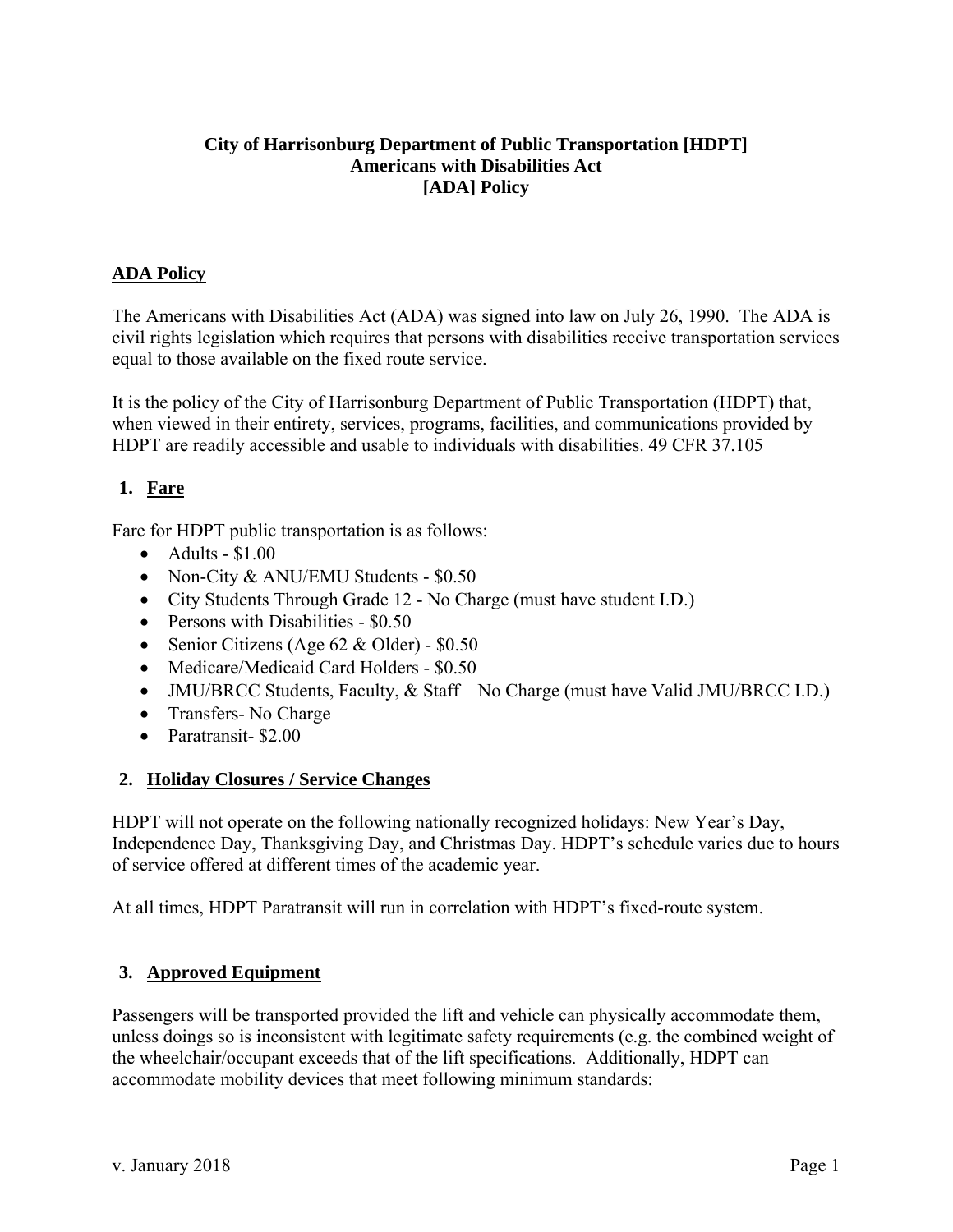- *Wheelchair* means a mobility aid belonging to any class of three or more wheels, usable indoors, designed or modified for and use by individuals with mobility impairments, whether manually operated or powered
- Walkers must be collapsible and able to be stored between seats.
- The mobility device must be in good working order; with batteries charged, tires inflated, footrests attached, and all parts secure. (49 CFR 37.3)

## **4. Mobility Device Brakes**

When occupying a lift or securement area, it is recommended that passengers apply the brakes on their mobility devices; however, they are not required to do so. With power chairs or scooters, it is recommended that the power switch be turned to the "off" position. Again, this is not mandatory.

### **5. Portable Oxygen Use**

Individuals with disabilities who use portable oxygen devices are allowed to travel with respirators and properly secured portable oxygen supplies. Oxygen supplies must not obstruct the aisle. (49 CFR 37.167(h))

### **6. Securement Policy**

Operators will use front and rear tie-downs to secure mobility devices. Operators will secure mobility devices at the strongest parts of the device; however, the passenger can indicate the most optimal tie-down spot. The mobility device will be secured front facing unless otherwise requested by the passenger. Drivers will assist passengers with securement systems, ramps, and seatbelts; however, drivers cannot assist riders using power chairs or scooters with the operation of their equipment. HDPT cannot refuse to transport someone whose mobility device cannot be satisfactorily restrained provided that mobility device fits within the definition described in Section 3. (49 CFR 37.165)

A conforming lap and shoulder belt shall be provided. It is recommended to all passengers riding in a secured mobility aid that they be restrained using the lap and shoulder belt, however, it will not be required.

### **7. Stop Announcements**

Stops at major intersections, transfer points, and destination points will be announced on fixed route buses by the automated announcement system. Should this system at any point fail, operators will make verbal announcements. Transit operators will announce other stops upon request. (49 CFR 37.167 (a-c))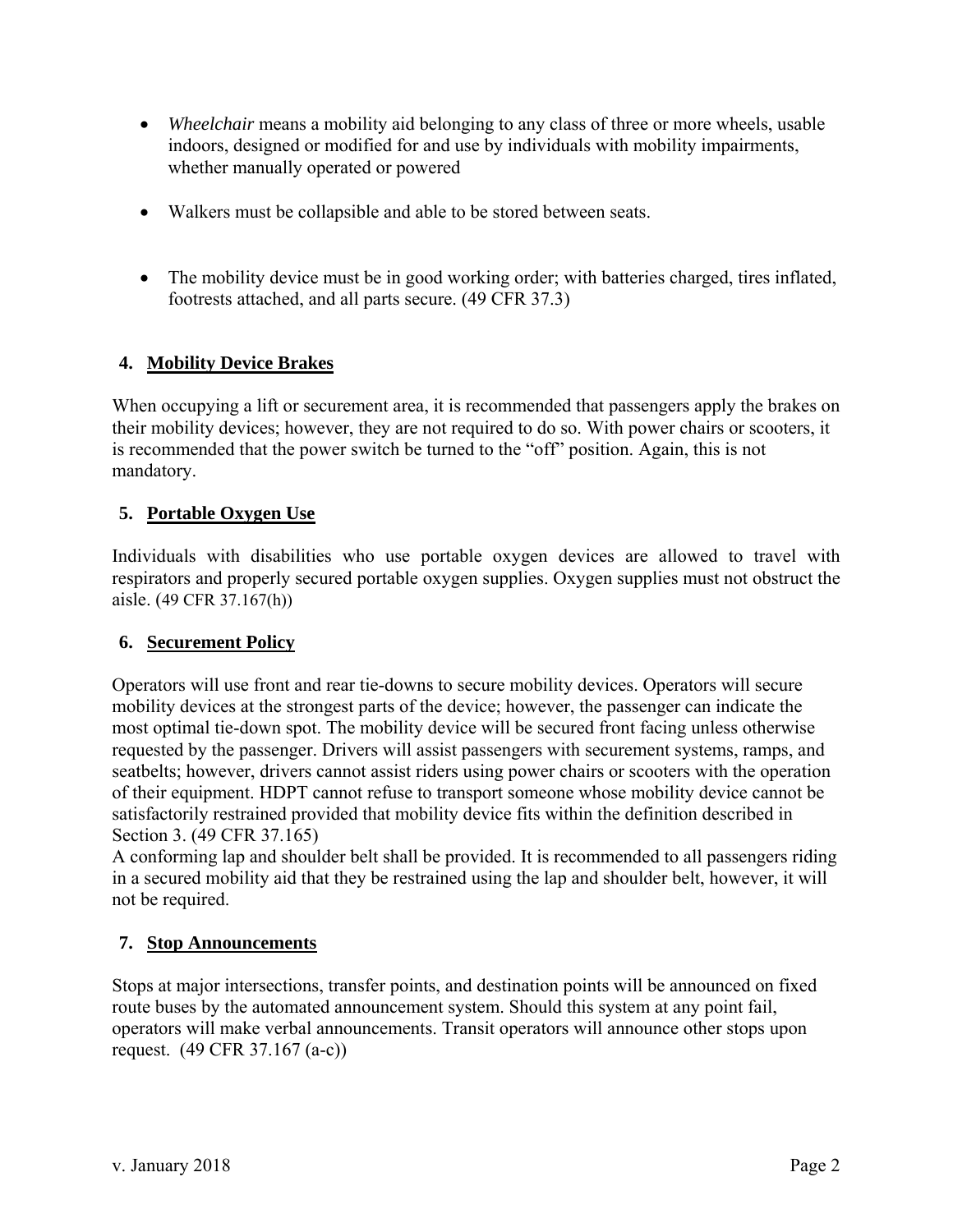### **8. Personal Care Attendants**

A Personal Care Attendant (PCA) may ride with you at no charge. A PCA is someone who travels with, and helps, a rider who is not able to travel alone. You must provide your own PCA if you need one. Please let us know on your application form whether or not you will be using a PCA. This information will guarantee a place for him or her to ride with you.

Guests and companions may ride with you on HDPT Paratransit. Guests and companions must pay regular fare. A companion is anyone who rides with you who is not designated as your PCA. (49 CFR 37 (d))

## **9. Service Animals**

A service animal is any guide dog, signal dog, or other animal individually trained to work or perform tasks for an individual with a disability. The definition does not include animals whose sole purpose is to provide "emotional support." In order to ride HDPT Transit or Paratransit:

- The animal must be on a leash or in a container, remain under control of the owner, and behave appropriately.
- Birds, reptiles, amphibians, rodents, and cats must be kept in an enclosed carrier/container.
- The animal must remain at your feet or on your lap. It may not sit on a vehicle seat.
- The animal must not be aggressive toward people or other animals.  $(49 \text{ CFR } 37.167 \text{ (d)})$

## **10. Boarding Assistance**

Operators shall position the bus to make boarding and de-boarding as easy as possible for everyone, minimize the slope of the ramp, and use the kneeling option as needed. Bus operators shall provide assistance to passengers upon request. Passengers with disabilities shall be allowed adequate time to board and disembark the vehicle.

## **11. Maintenance of Lifts or Ramps**

Bus operators must test the lift or ramp during the pre-trip inspection. Break down of accessibility equipment must be reported immediately to dispatch. A vehicle with an inoperable lift or ramp must be removed from service as soon as possible and cannot be returned to service until repaired. If there is a lift or ramp failure, a replacement vehicle must be dispatched if the next trip to the destination of any passenger using a mobility device is scheduled in more than 30 minutes. If the next trip to the destination of any passenger using a mobility device is scheduled in 30 minutes or less, a replacement vehicle may be dispatched if available. (49.CFR 37.163)

## **12. Priority Seating**

Upon request, bus operators shall ask  $-$  but not require  $-$  passengers to yield priority seating at the front of the bus to seniors and persons with disabilities. Drivers are not required to enforce the priority seating designation beyond making such a request.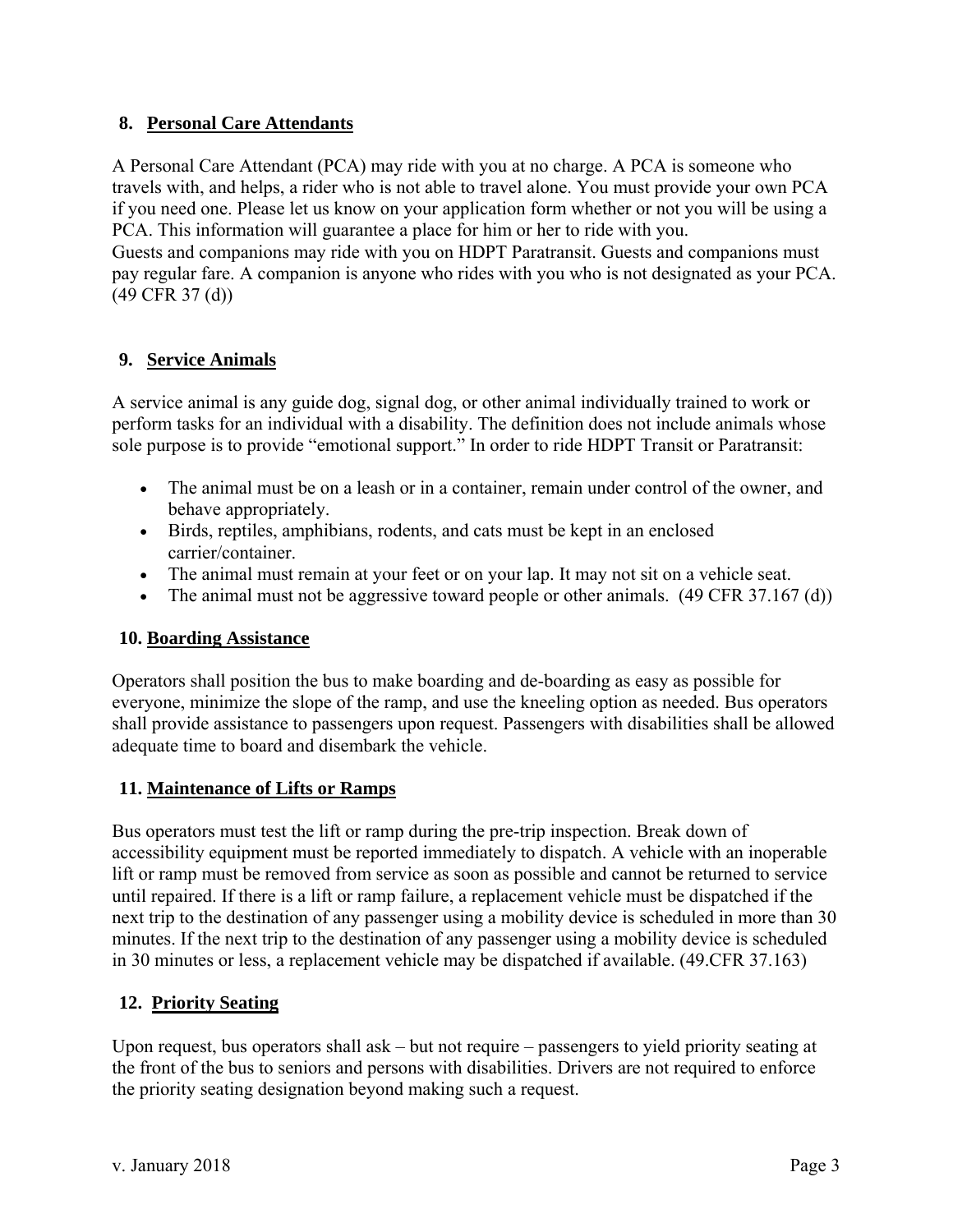### **13. Reserved Seating**

Mobility device securement areas on buses are reserved. Passengers using common mobility aids shall be boarded if the securement areas are not otherwise occupied by a mobility device, regardless of the number of passengers on the bus. Bus operators are required to ask passengers sitting in the securement areas to move to other available seats or to stand.

### **14. Suspension of Service**

A rider's privileges may be suspended for any of the following infractions on any HDPT property, including vehicles, bus stops, or shelters:

- Smoking or carrying a lit pipe, cigar, or cigarette (unless in a designated smoking area).
- Discarding or dumping litter in places other than the recognized receptacles.
- Consuming alcoholic beverages or in procession of alcoholic beverages.
- Loud, raucous, unruly, harmful, or harassing behavior.
- Possessing an unissued transfer.
- Engaging in other conduct that is inconsistent with the intended purpose of the transit facility, station, or vehicle.

### **15. Notification of Policy**

HDPT Transit will notify the public of the ADA policy on the website and in the rider's guide.

### **16. Paratransit**

*a. Eligibility Requirements:* A person may access HDPT Paratransit if you have a disability or disabling health condition that prevents you from independently using our buses some or all of the time. 49 CFR 37.123

Presence of a disability or a disabling health condition by itself does not automatically make a person eligible for paratransit service. Applications may be obtained by calling HDPT Dispatch or online www.hdpt.com. HDPT Paratransit riders are required to complete an ADA Paratransit Application.

Applications will be reviewed by HDPT based on the following eligibility qualifications. You are eligible for HDPT Paratransit service if you:

 Any person with a disability who is unable to board, ride or disembark from an accessible vehicle without the assistance of another person (except for the operator of a lift or other boarding device) OR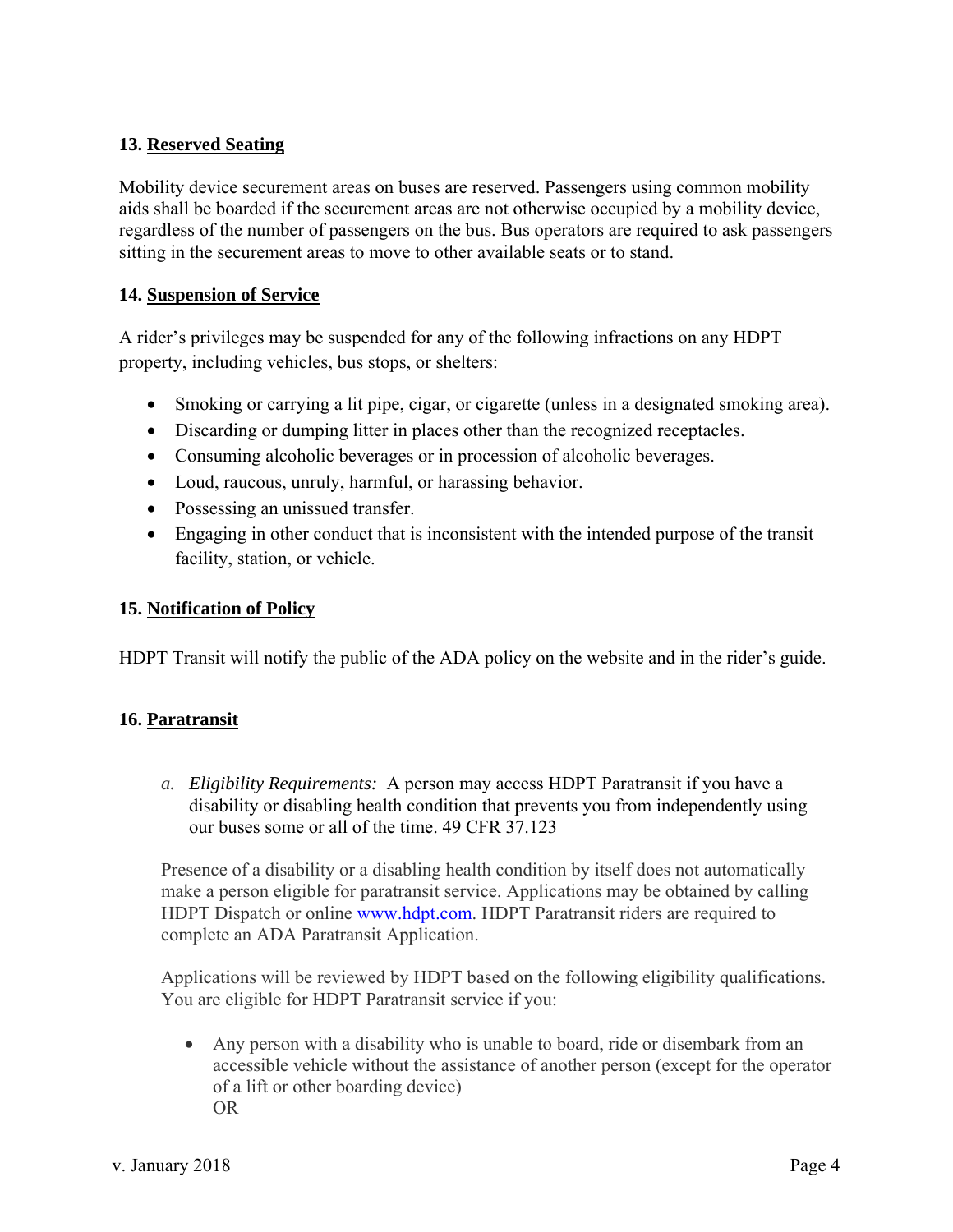- Any person with a disability who could ride an accessible vehicle but the route is not accessible or the lift does not meet ADA standards OR
- Any person with a disability who has a specific impairment related condition that prevents the person from traveling to or from a boarding/disembarking location AND
- are certified to use HDPT Paratransit.

HDPT will respond to applicants in writing within 21 days of receiving the application. If the applicant does not receive an answer within 21 days, the applicant shall be treated as eligible and provided services until an answer is received. If determined eligible, you will receive a Rider's Guide and Paratransit I.D. card.

*b. Categories of Eligibility:* A HDPT Paratransit applicant's eligibility may be classified as conditional, unconditional, or temporary. These categories are defined and mandated by the Americans with Disabilities Act (ADA) regulation.

| Category Type | Description                            | Type of eligibility |
|---------------|----------------------------------------|---------------------|
| Category 1    | A person with a disability who cannot  | Unconditional       |
|               | independently ride transit             |                     |
| Category 2    | Prevented by disability or             | Conditional         |
|               | combination of disability and          |                     |
|               | architectural barriers from getting to |                     |
|               | the boarding area                      |                     |
| Category 3    | Prevented from using fixed route       | Temporary           |
|               | during a certain amount of time        |                     |

- *c. Service Area:* HDPT Paratransit service is provided within 3/4 of a mile of HDPT fixed-route service 49 CFR 37.131 (a)
- *d. Origin to Destination Service:* HDPT provides shared ride public transportation which is curb to curb service. Assistance from the vehicle to the first doorway or from the doorway to the vehicle, for customers who need additional assistance to complete the trip is available. 49.CFR 37.129
- *e. Trip Scheduling:* Paratransit trips can be scheduled between 6:00 am and 9:00 pm the day before the trip. Same day reservations will be taken on a first come, first serve basis as the schedule permits. There will not be a dispatcher at nights after hours or on Sundays; therefore reservations will be accepted from the voicemail system or by email. Rides will be curb-to-curb unless previously arranged.
- *f. Trip Negotiation:* HDPT Dispatchers may negotiate a pickup time for HDPT paratransit up to 60 minutes before and 60 minutes after the requested trip reservation time.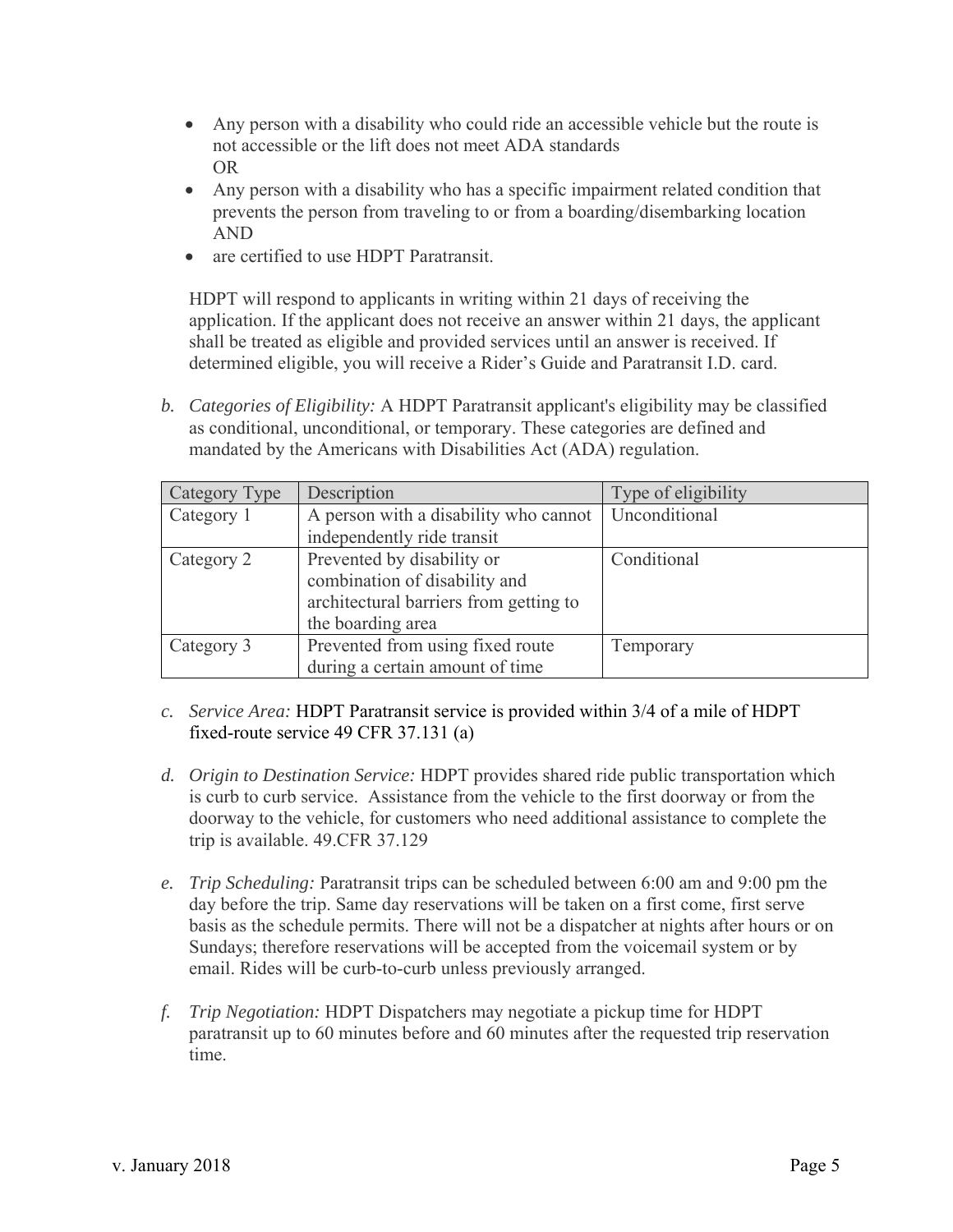- *g. Trip Cancelation:* When canceling a scheduled trip, it is encouraged to call HDPT Dispatch as soon as possible prior to performing the trip. Failure to cancel a scheduled trip without notifying HDPT Dispatch prior to the scheduled pickup time will be recorded as a "no show" (please see the no show policy below). Waiving of the "no show" will be considered for those individuals who were unable to make the scheduled trip due to an unexpected hospitalization or illness and errors made by a  $3<sup>rd</sup>$ -party in appointment scheduling. Other extenuating circumstances will be considered on a case-by-case basis. In order to cancel trips scheduled for a time when the dispatcher is not in the office, you must call and leave a message on the voice-mail system and/or send an email stating your desire to cancel a scheduled trip.
- *h. No Show Policy:* Excessive no shows can result in a suspension of service. A passenger that exceeds 10% of schedule trips within a 30 day period will be given a verbal warning. A second violation will merit a 7 day suspension of service.
- *i. On-Time Performance:* HDPT monitors its on-time performance (OTP) regularly to ensure reliability. HDPT considers OTP to be acceptable for fixed route if routes run late 10 minutes or less 90% of the time. HDPT considers OTP to be acceptable for paratransit scheduled trips are performed 90% of the time within 15 mins (+/-). Returned trips for paratransit are considered on-time so long as passengers experience the same approximate OTP as passengers experience on fixed route.
- *j. Trip-Length:* HDPT considers the length of paratransit trips to be excessively long if it exceeds the length of the same trip when compared to HDPT's fixed route system. HDPT Paratransit is not intended to reflect that of a taxi service, and is therefore considered to be a shared-ride service.
- *k. Trips Denials:* Trip denials result when HDPT does not accept trip requests. HDPT will log all denials for service. One denial of a multi-legged trip will count as a denial for each leg of the trip.
- *l. Paratransit Hours:* HDPT Paratransit operates the same hours as the HDPT fixed route system

(JMU in Session):

Monday-Thursday: 6:30am-11:52pm Friday: 6:30am-2:20am Saturday: 8:30am- 2:20am Sunday: 11:00am-11:44pm

(JMU out of Session):

Monday-Friday: 6:30am-6:56pm Saturday: 8:30am- 5:56pm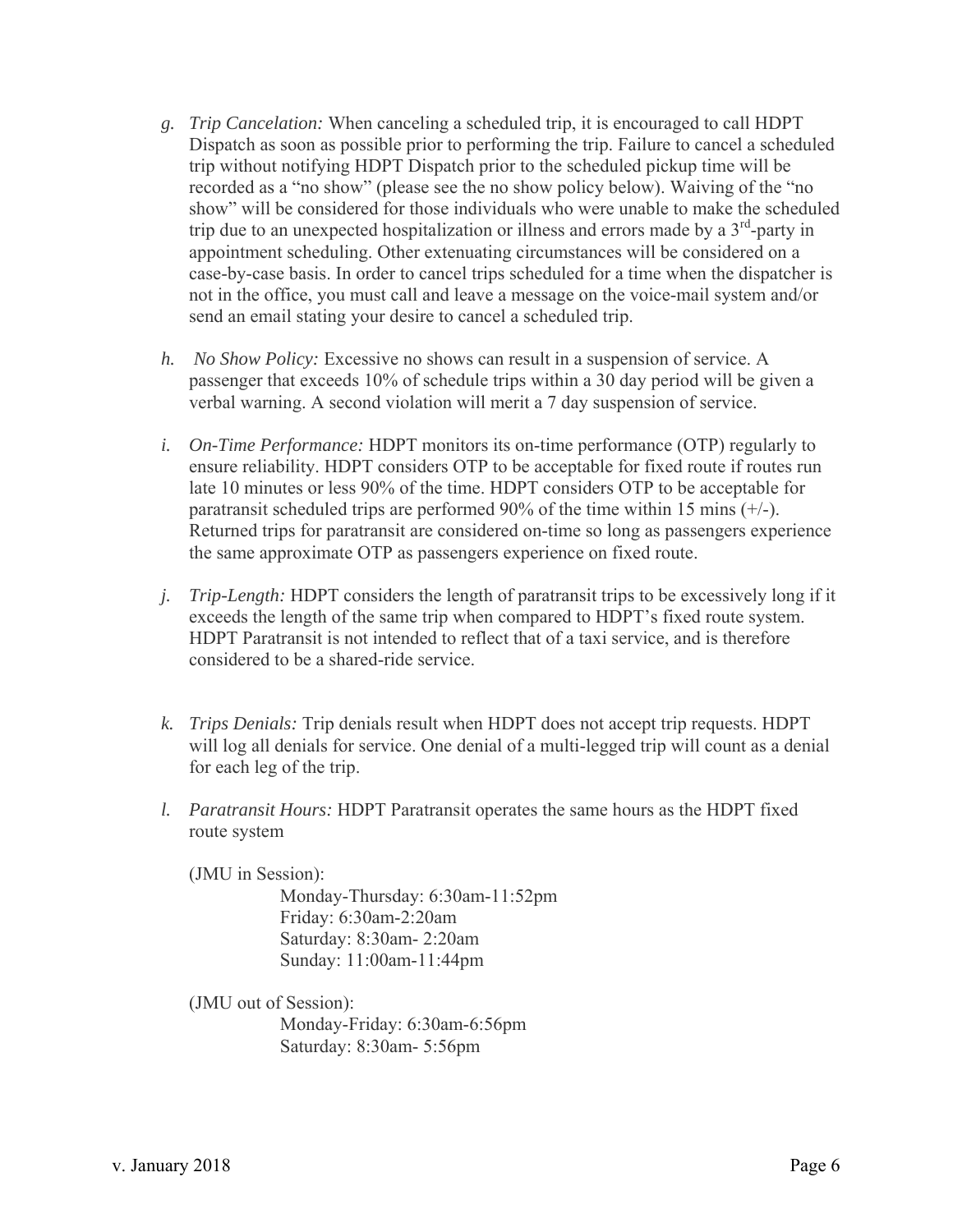### **17. Visitor Certification**

Visitors are defined as individuals who reside outside of HDPT's jurisdiction. HDPT provides complementary paratransit service to individuals with disabilities who are visiting. Visitors are eligible for 21 days of service in a 365-day period beginning on the first day the service is used by the visitor. For individuals who reside outside the HDPT service jurisdictions, HDPT shall certify an individual with a disability as a visitor when providing documentation of residence and a statement indicating that because of their disability they are unable to access the fixed route. (49 CFR 37.121)

### **18. Complaint Process**

HDPT is committed to providing safe, reliable, and accessible transportation options for the Harrisonburg and JMU community. All comments, positive or negative, are welcomed and will be considered and/or investigated by HDPT. Passenger may send their comments to HDPT by mail, phone, or online.

Mailing Address: 475 E. Washington St. Harrisonburg, VA 22802

Online: www.hdpt.com

Phone: (540) 432-0492

#### **19. Reasonable Modification**

HDPT will make reasonable modifications to its policies, practices, or procedures when requested to do so by individuals with disabilities when such accommodations are necessary to avoid discrimination on the basis of disability.

Requests for modifications of HDPT policies, practices, or procedures to accommodate an individual with a disability may be made either in advance or at the time of the transportation service. HDPT is best able to address and accommodate a request when customers make their requests before the trip. Contact HDPT Dispatch for questions.

#### **20. Direct Threat**

If a person is violent, seriously disruptive, or engaging in illegal conduct HDPT may, consistent with established procedures for all riders, refuse to carry the passenger. A person who poses a significant risk to others may be excluded [from service] if reasonable modifications to the public accommodation's policies, practices, or procedures will not eliminate that risk. (49CFR 37.5 App. D/ 29 CFR 36.208)

Behaviors that may cause immediate exclusion from the system include:

- Destruction of public property (the vehicle, and/or its furnishings)
- Doing violence to others or to oneself
- Behavior that is seriously unruly, seriously disruptive, threatening, or frightening to others
- Behavior that interferes with the safe operation of the vehicle